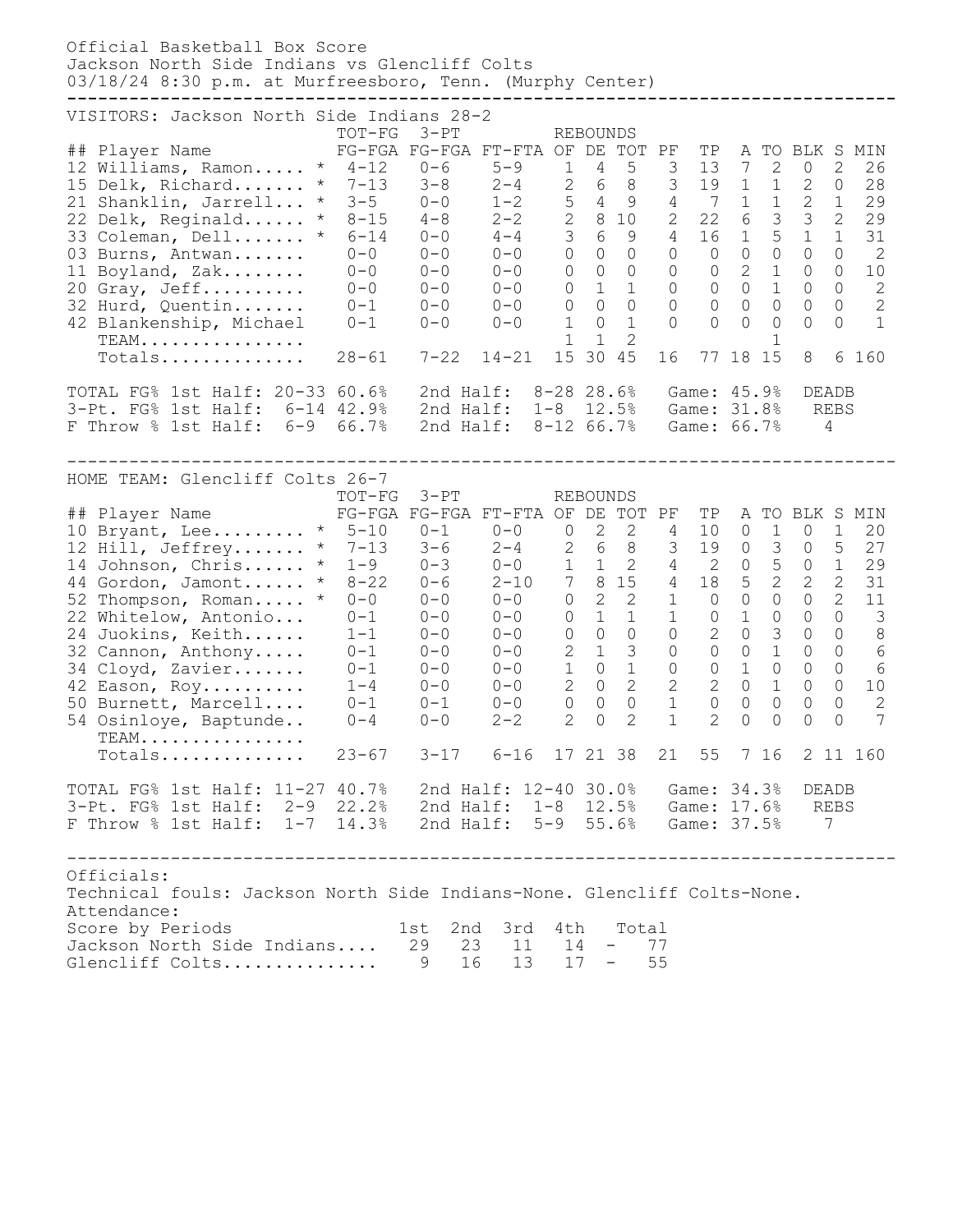Play-By-Play Jackson North Side Indians vs Glencliff Colts 03/18/24 8:30 p.m. at Murfreesboro, Tenn. (Murphy Center)

1st PERIOD Play-by-Play (Page 1)

| 100 1111100 114, by 114, tingo 1,<br>HOME TEAM: Glencliff Colts | TIME  |              |                | SCORE MAR VISITORS: Jackson North Side I        |
|-----------------------------------------------------------------|-------|--------------|----------------|-------------------------------------------------|
|                                                                 | 07:57 |              |                | TURNOVR by Coleman, Dell                        |
| GOOD! JUMPER by Hill, Jeffrey                                   | 07:48 | $2 - 0$      | H <sub>2</sub> |                                                 |
|                                                                 | 07:29 |              |                | 2-3 V 1 GOOD! 3 PTR by Delk, Richard            |
|                                                                 | 07:29 |              |                | ASSIST by Williams, Ramon                       |
|                                                                 | 07:14 |              |                | FOUL by Williams, Ramon                         |
| TURNOVR by Gordon, Jamont                                       | 07:11 |              |                |                                                 |
|                                                                 | 07:00 |              |                | 2-6 V 4 GOOD! 3 PTR by Delk, Reginald           |
|                                                                 | 07:00 |              |                | ASSIST by Coleman, Dell                         |
|                                                                 | 06:41 |              |                | FOUL by Delk, Richard                           |
| MISSED FT SHOT by Gordon, Jamont                                | 06:41 |              |                |                                                 |
| REBOUND (OFF) by (DEADBALL)                                     | 06:41 |              |                |                                                 |
|                                                                 | 06:41 |              |                |                                                 |
| MISSED FT SHOT by Gordon, Jamont                                |       |              |                |                                                 |
|                                                                 | 06:41 |              |                | REBOUND (DEF) by Coleman, Dell                  |
| FOUL by Bryant, Lee                                             | 06:26 |              |                |                                                 |
|                                                                 | 06:12 |              |                | MISSED 3 PTR by Williams, Ramon                 |
|                                                                 | 06:12 |              |                | REBOUND (OFF) by Shanklin, Jarrell              |
|                                                                 | 06:09 |              |                | 2-8 V 6 GOOD! LAYUP by Shanklin, Jarrell [PNT]  |
| FOUL by Johnson, Chris                                          | 05:50 |              |                |                                                 |
| TURNOVR by Johnson, Chris                                       | 05:50 |              |                |                                                 |
|                                                                 | 05:38 |              |                | MISSED 3 PTR by Delk, Reginald                  |
|                                                                 | 05:38 |              |                | REBOUND (OFF) by Shanklin, Jarrell              |
|                                                                 | 05:35 |              |                | 2-10 V 8 GOOD! LAYUP by Shanklin, Jarrell [PNT] |
|                                                                 |       |              |                |                                                 |
| GOOD! LAYUP by Bryant, Lee [PNT]                                | 05:25 | $4 - 10$ V 6 |                |                                                 |
| ASSIST by Gordon, Jamont                                        | 05:25 |              |                |                                                 |
|                                                                 | 05:12 |              |                | TURNOVR by Delk, Reginald                       |
| STEAL by Hill, Jeffrey                                          | 05:11 |              |                |                                                 |
| GOOD! LAYUP by Hill, Jeffrey [FB/PNT]                           | 05:09 |              | $6 - 10$ V 4   |                                                 |
|                                                                 | 04:56 |              |                | MISSED 3 PTR by Delk, Richard                   |
|                                                                 | 04:56 |              |                | REBOUND (OFF) by Williams, Ramon                |
|                                                                 | 04:29 |              |                | 6-13 V 7 GOOD! 3 PTR by Delk, Reginald          |
|                                                                 | 04:29 |              |                | ASSIST by Williams, Ramon                       |
| TURNOVR by Hill, Jeffrey                                        | 04:29 |              |                |                                                 |
| FOUL by Bryant, Lee                                             | 04:29 |              |                |                                                 |
| TIMEOUT 30sec                                                   | 04:29 |              |                |                                                 |
|                                                                 |       |              |                |                                                 |
|                                                                 | 04:25 |              |                | MISSED 3 PTR by Williams, Ramon                 |
|                                                                 | 04:25 |              |                | REBOUND (OFF) by Coleman, Dell                  |
|                                                                 | 04:22 |              |                | 6-15 V 9 GOOD! JUMPER by Coleman, Dell [PNT]    |
| MISSED 3 PTR by Gordon, Jamont                                  | 04:04 |              |                |                                                 |
|                                                                 | 04:04 |              |                | REBOUND (DEF) by Shanklin, Jarrell              |
|                                                                 | 03:52 |              |                | MISSED 3 PTR by Williams, Ramon                 |
|                                                                 | 03:52 |              |                | REBOUND (OFF) by Coleman, Dell                  |
| FOUL by Hill, Jeffrey                                           | 03:49 |              |                |                                                 |
|                                                                 | 03:49 |              |                | 6-16 V 10 GOOD! FT SHOT by Coleman, Dell        |
|                                                                 | 03:49 |              |                | 6-17 V 11 GOOD! FT SHOT by Coleman, Dell        |
| MISSED 3 PTR by Johnson, Chris                                  | 03:30 |              |                |                                                 |
| REBOUND (OFF) by Hill, Jeffrey                                  | 03:30 |              |                |                                                 |
|                                                                 |       |              |                |                                                 |
| GOOD! 3 PTR by Hill, Jeffrey                                    | 03:24 | $9 - 17$ V 8 |                |                                                 |
|                                                                 | 03:05 |              |                | 9-20 V 11 GOOD! 3 PTR by Delk, Richard          |
|                                                                 | 03:05 |              |                | ASSIST by Williams, Ramon                       |
| MISSED JUMPER by Cloyd, Zavier                                  | 02:55 |              |                |                                                 |
|                                                                 | 02:55 |              |                | REBOUND (DEF) by Delk, Richard                  |
|                                                                 | 02:42 |              |                | 9-22 V 13 GOOD! LAYUP by Coleman, Dell [PNT]    |
|                                                                 | 02:42 |              |                | ASSIST by Delk, Richard                         |
|                                                                 | 02:35 |              |                | FOUL by Coleman, Dell                           |
| MISSED LAYUP by Eason, Roy                                      | 02:26 |              |                |                                                 |
|                                                                 | 02:26 |              |                | REBOUND (DEF) by Williams, Ramon                |
|                                                                 | 02:12 |              |                |                                                 |
|                                                                 |       |              |                | 9-24 V 15 GOOD! JUMPER by Delk, Richard         |
|                                                                 | 02:12 |              |                | ASSIST by Williams, Ramon                       |
| MISSED JUMPER by Gordon, Jamont                                 | 01:59 |              |                |                                                 |
|                                                                 | 01:59 |              |                | REBOUND (DEF) by Delk, Richard                  |
|                                                                 | 01:49 |              |                | MISSED JUMPER by Coleman, Dell                  |
| REBOUND (DEF) by Johnson, Chris                                 | 01:49 |              |                |                                                 |
| MISSED LAYUP by Hill, Jeffrey                                   | 01:33 |              |                |                                                 |
| REBOUND (OFF) by Cloyd, Zavier                                  | 01:33 |              |                |                                                 |
|                                                                 | 01:29 |              |                | FOUL by Delk, Reginald                          |
| MISSED FT SHOT by Gordon, Jamont                                | 01:29 |              |                |                                                 |
|                                                                 |       |              |                |                                                 |
| REBOUND (OFF) by (DEADBALL)                                     | 01:29 |              |                |                                                 |
| MISSED FT SHOT by Gordon, Jamont                                | 01:29 |              |                |                                                 |
| REBOUND (OFF) by (DEADBALL)                                     | 01:29 |              |                |                                                 |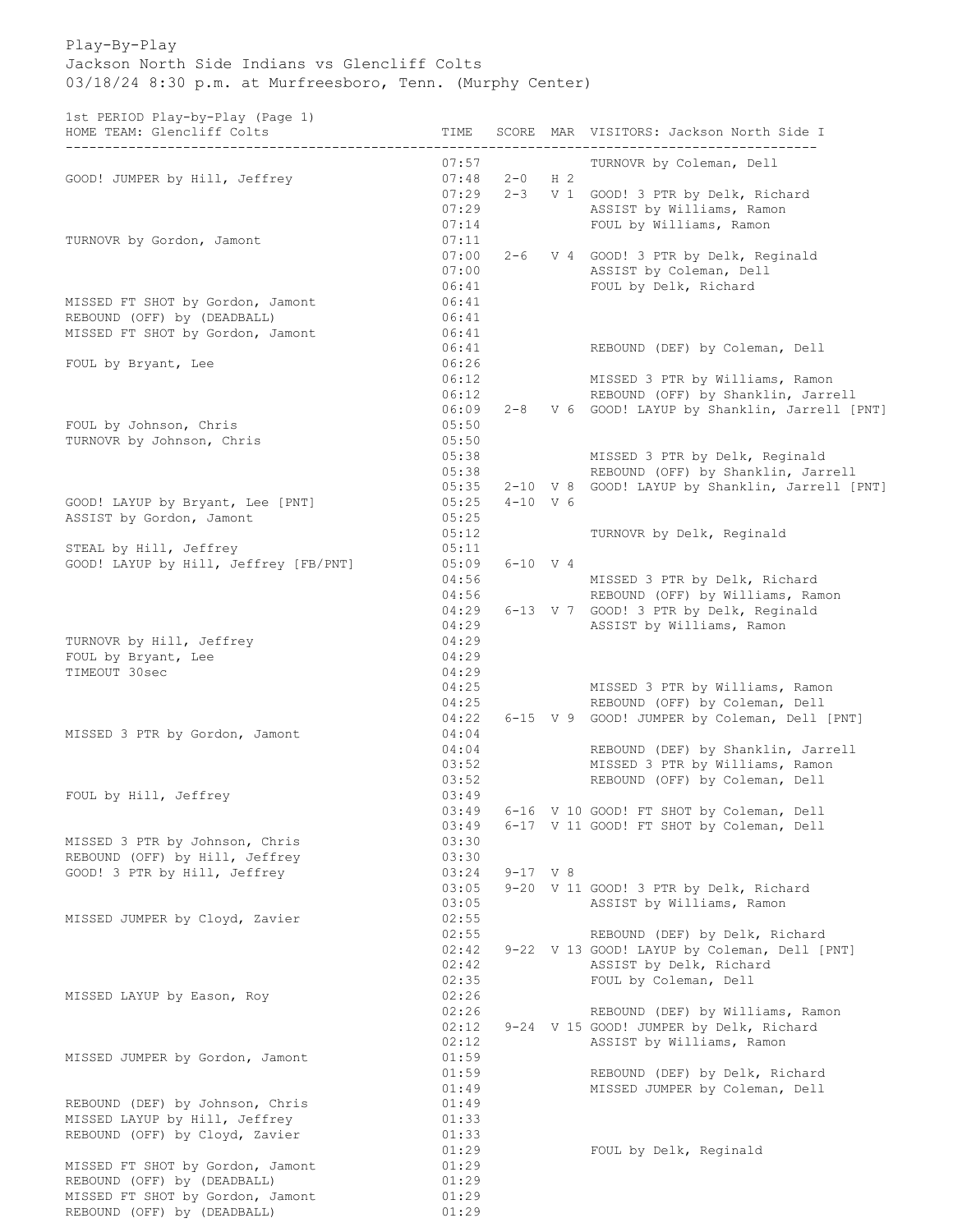| MISSED FT SHOT by Gordon, Jamont | 01:29 |                                         |
|----------------------------------|-------|-----------------------------------------|
|                                  | 01:29 | REBOUND (DEF) by Shanklin, Jarrell      |
|                                  | 01:20 | 9-27 V 18 GOOD! 3 PTR by Delk, Richard  |
|                                  | 01:20 | ASSIST by Delk, Reginald                |
| TIMEOUT TEAM                     | 01:17 |                                         |
| TURNOVR by Johnson, Chris        | 01:11 |                                         |
|                                  | 01:10 | STEAL by Delk, Reginald                 |
|                                  | 01:02 | MISSED 3 PTR by Delk, Richard           |
| REBOUND (DEF) by Hill, Jeffrey   | 01:02 |                                         |
| MISSED 3 PTR by Gordon, Jamont   | 00:49 |                                         |
|                                  | 00:49 | REBOUND (DEF) by Coleman, Dell          |
|                                  | 00:33 | 9-29 V 20 GOOD! JUMPER by Coleman, Dell |
|                                  | 00:33 | ASSIST by Williams, Ramon               |
| TURNOVR by Eason, Roy            | 00:19 |                                         |
|                                  | 00:18 | STEAL by Williams, Ramon                |
|                                  | 00:16 | TURNOVR by Coleman, Dell                |
| MISSED JUMPER by Eason, Roy      | 00:03 |                                         |
| REBOUND (OFF) by Eason, Roy      | 00:03 |                                         |
| MISSED JUMPER by Eason, Roy      | 00:00 |                                         |
|                                  | 00:00 | BLOCK by Delk, Reginald                 |
|                                  | 00:00 | REBOUND (DEF) by Delk, Reginald         |
|                                  |       |                                         |

Jackson North Side Indians 29, Glencliff Colts 9

| 2nd PERIOD Play-by-Play (Page 1)<br>HOME TEAM: Glencliff Colts | TIME  |                    | SCORE MAR VISITORS: Jackson North Side I                |
|----------------------------------------------------------------|-------|--------------------|---------------------------------------------------------|
| MISSED LAYUP by Gordon, Jamont                                 | 07:57 |                    |                                                         |
|                                                                | 07:57 |                    | REBOUND (DEF) by Coleman, Dell                          |
| FOUL by Eason, Roy                                             | 07:47 |                    |                                                         |
|                                                                | 07:47 |                    | MISSED FT SHOT by Williams, Ramon                       |
|                                                                | 07:47 |                    | REBOUND (OFF) by (DEADBALL)                             |
|                                                                | 07:47 |                    | 9-30 V 21 GOOD! FT SHOT by Williams, Ramon              |
| TURNOVR by Johnson, Chris                                      | 07:28 |                    |                                                         |
|                                                                | 07:08 |                    | 9-32 V 23 GOOD! JUMPER by Delk, Reginald                |
|                                                                | 06:50 |                    | FOUL by Shanklin, Jarrell                               |
| MISSED LAYUP by Gordon, Jamont                                 | 06:41 |                    |                                                         |
|                                                                | 06:41 |                    | REBOUND (DEF) by Williams, Ramon                        |
|                                                                |       |                    | 06:32 9-35 V 26 GOOD! 3 PTR by Delk, Reginald           |
|                                                                | 06:32 |                    | ASSIST by Williams, Ramon                               |
| MISSED 3 PTR by Gordon, Jamont                                 | 06:17 |                    |                                                         |
|                                                                | 06:17 |                    | REBOUND (DEF) by Delk, Richard                          |
| FOUL by Hill, Jeffrey                                          | 06:13 |                    |                                                         |
|                                                                |       |                    | 06:04 9-37 V 28 GOOD! JUMPER by Williams, Ramon         |
| GOOD! 3 PTR by Hill, Jeffrey                                   |       | 05:45 12-37 V 25   |                                                         |
| ASSIST by Gordon, Jamont                                       | 05:45 |                    |                                                         |
|                                                                | 05:32 |                    | TURNOVR by Delk, Reginald                               |
| STEAL by Thompson, Roman                                       | 05:31 |                    |                                                         |
| GOOD! LAYUP by Hill, Jeffrey [PNT]                             |       | 05:28 14-37 V 23   |                                                         |
| ASSIST by Gordon, Jamont                                       | 05:28 |                    |                                                         |
|                                                                | 05:13 |                    | MISSED LAYUP by Williams, Ramon                         |
| BLOCK by Gordon, Jamont                                        | 05:13 |                    |                                                         |
|                                                                | 05:12 |                    | REBOUND (OFF) by Shanklin, Jarrell                      |
| FOUL by Thompson, Roman                                        | 05:09 |                    |                                                         |
|                                                                | 05:09 |                    | MISSED FT SHOT by Shanklin, Jarrell                     |
|                                                                | 05:09 |                    | REBOUND (OFF) by (DEADBALL)                             |
|                                                                |       |                    | 05:09 14-38 V 24 GOOD! FT SHOT by Shanklin, Jarrell     |
| TURNOVR by Johnson, Chris                                      | 05:00 |                    |                                                         |
|                                                                | 04:59 |                    | STEAL by Coleman, Dell                                  |
|                                                                | 04:55 |                    | MISSED 3 PTR by Williams, Ramon                         |
|                                                                |       | 04:55              | REBOUND (OFF) by Delk, Richard                          |
|                                                                |       |                    | 04:46 14-40 V 26 GOOD! DUNK by Delk, Richard [PNT]      |
|                                                                | 04:44 |                    | FOUL by Williams, Ramon                                 |
|                                                                | 04:42 |                    | FOUL by Shanklin, Jarrell                               |
| MISSED FT SHOT by Gordon, Jamont                               | 04:42 |                    |                                                         |
| REBOUND (OFF) by (DEADBALL)                                    | 04:42 |                    |                                                         |
| GOOD! FT SHOT by Gordon, Jamont                                |       | $04:42$ 15-40 V 25 |                                                         |
|                                                                |       | $04:30$<br>$04:30$ | MISSED JUMPER by Williams, Ramon                        |
|                                                                |       |                    | REBOUND (OFF) by Shanklin, Jarrell                      |
|                                                                |       |                    | 04:28 15-42 V 27 GOOD! LAYUP by Shanklin, Jarrell [PNT] |
| MISSED 3 PTR by Gordon, Jamont                                 | 04:18 |                    |                                                         |
|                                                                | 04:18 |                    | REBOUND (DEF) by (TEAM)                                 |
| FOUL by Bryant, Lee                                            | 04:09 |                    |                                                         |
|                                                                | 04:09 |                    | MISSED FT SHOT by Williams, Ramon                       |
| REBOUND (DEF) by Thompson, Roman                               | 04:09 |                    |                                                         |
| TURNOVR by Hill, Jeffrey                                       | 04:07 |                    |                                                         |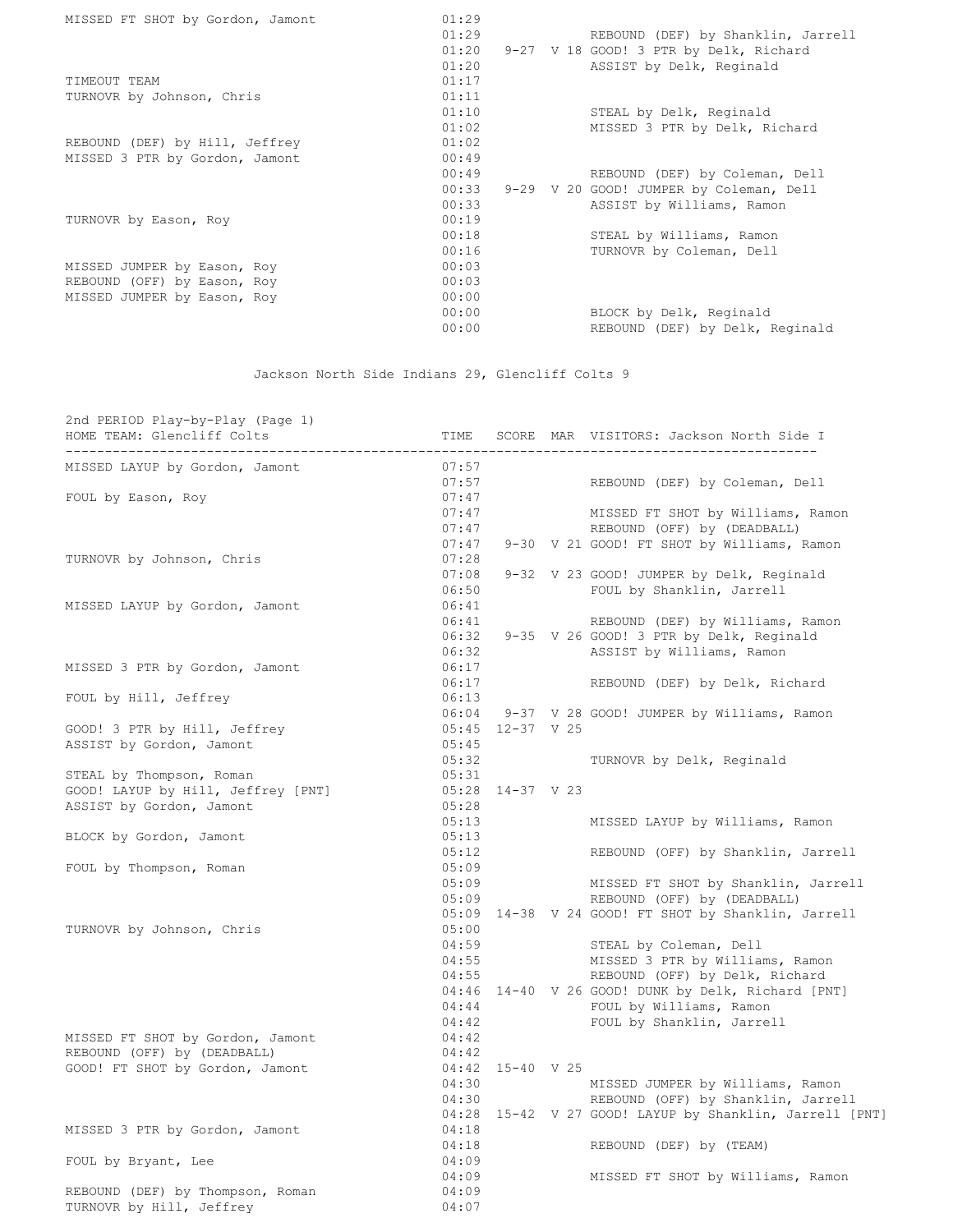| 03:58 15-44 V 29 GOOD! JUMPER by Delk, Reginald [PNT]<br>03:47<br>TURNOVR by Juokins, Keith<br>03:43<br>STEAL by Williams, Ramon<br>03:42 15-46 V 31 GOOD! LAYUP by Williams, Ramon [FB/PNT]<br>$03:35$ 17-46 V 29<br>GOOD! JUMPER by Bryant, Lee<br>03:26<br>MISSED JUMPER by Delk, Reginald<br>03:26<br>REBOUND (DEF) by Thompson, Roman<br>MISSED 3 PTR by Hill, Jeffrey<br>03:09<br>03:09 BLOCK by Delk, Reginald<br>03:08<br>REBOUND (DEF) by Delk, Reginald<br>03:04 17-48 V 31 GOOD! LAYUP by Williams, Ramon [FB/PNT]<br>03:04<br>ASSIST by Delk, Reginald<br>$02:52$ 19-48 V 29<br>GOOD! JUMPER by Bryant, Lee |
|-------------------------------------------------------------------------------------------------------------------------------------------------------------------------------------------------------------------------------------------------------------------------------------------------------------------------------------------------------------------------------------------------------------------------------------------------------------------------------------------------------------------------------------------------------------------------------------------------------------------------|
|                                                                                                                                                                                                                                                                                                                                                                                                                                                                                                                                                                                                                         |
|                                                                                                                                                                                                                                                                                                                                                                                                                                                                                                                                                                                                                         |
|                                                                                                                                                                                                                                                                                                                                                                                                                                                                                                                                                                                                                         |
|                                                                                                                                                                                                                                                                                                                                                                                                                                                                                                                                                                                                                         |
|                                                                                                                                                                                                                                                                                                                                                                                                                                                                                                                                                                                                                         |
|                                                                                                                                                                                                                                                                                                                                                                                                                                                                                                                                                                                                                         |
|                                                                                                                                                                                                                                                                                                                                                                                                                                                                                                                                                                                                                         |
|                                                                                                                                                                                                                                                                                                                                                                                                                                                                                                                                                                                                                         |
|                                                                                                                                                                                                                                                                                                                                                                                                                                                                                                                                                                                                                         |
|                                                                                                                                                                                                                                                                                                                                                                                                                                                                                                                                                                                                                         |
|                                                                                                                                                                                                                                                                                                                                                                                                                                                                                                                                                                                                                         |
|                                                                                                                                                                                                                                                                                                                                                                                                                                                                                                                                                                                                                         |
| 02:39<br>FOUL by Hill, Jeffrey                                                                                                                                                                                                                                                                                                                                                                                                                                                                                                                                                                                          |
| 02:39 19-49 V 30 GOOD! FT SHOT by Delk, Reginald                                                                                                                                                                                                                                                                                                                                                                                                                                                                                                                                                                        |
| 19-50 V 31 GOOD! FT SHOT by Delk, Reginald<br>02:39                                                                                                                                                                                                                                                                                                                                                                                                                                                                                                                                                                     |
| 02:28<br>MISSED 3 PTR by Johnson, Chris                                                                                                                                                                                                                                                                                                                                                                                                                                                                                                                                                                                 |
| 02:28<br>REBOUND (DEF) by Shanklin, Jarrell                                                                                                                                                                                                                                                                                                                                                                                                                                                                                                                                                                             |
| 02:19<br>TURNOVR by Coleman, Dell                                                                                                                                                                                                                                                                                                                                                                                                                                                                                                                                                                                       |
| 02:18<br>STEAL by Gordon, Jamont                                                                                                                                                                                                                                                                                                                                                                                                                                                                                                                                                                                        |
| 02:13<br>FOUL by Gordon, Jamont                                                                                                                                                                                                                                                                                                                                                                                                                                                                                                                                                                                         |
| TURNOVR by Gordon, Jamont<br>02:13                                                                                                                                                                                                                                                                                                                                                                                                                                                                                                                                                                                      |
| 02:00 19-52 V 33 GOOD! JUMPER by Williams, Ramon                                                                                                                                                                                                                                                                                                                                                                                                                                                                                                                                                                        |
| 02:00<br>ASSIST by Boyland, Zak                                                                                                                                                                                                                                                                                                                                                                                                                                                                                                                                                                                         |
| 01:51<br>MISSED LAYUP by Johnson, Chris                                                                                                                                                                                                                                                                                                                                                                                                                                                                                                                                                                                 |
| 01:51<br>REBOUND (OFF) by Gordon, Jamont                                                                                                                                                                                                                                                                                                                                                                                                                                                                                                                                                                                |
| TURNOVR by Juokins, Keith<br>01:41                                                                                                                                                                                                                                                                                                                                                                                                                                                                                                                                                                                      |
| 01:11 MISSED JUMPER by Coleman, Dell                                                                                                                                                                                                                                                                                                                                                                                                                                                                                                                                                                                    |
| REBOUND (DEF) by Gordon, Jamont<br>01:11                                                                                                                                                                                                                                                                                                                                                                                                                                                                                                                                                                                |
| GOOD! JUMPER by Gordon, Jamont [PNT]<br>$00:57$ 21-52 V 31                                                                                                                                                                                                                                                                                                                                                                                                                                                                                                                                                              |
| 00:45<br>MISSED 3 PTR by Williams, Ramon                                                                                                                                                                                                                                                                                                                                                                                                                                                                                                                                                                                |
| REBOUND (DEF) by Gordon, Jamont<br>00:45                                                                                                                                                                                                                                                                                                                                                                                                                                                                                                                                                                                |
| 00:30 23-52 V 29<br>GOOD! LAYUP by Juokins, Keith [PNT]                                                                                                                                                                                                                                                                                                                                                                                                                                                                                                                                                                 |
| 00:05<br>TURNOVR by Williams, Ramon                                                                                                                                                                                                                                                                                                                                                                                                                                                                                                                                                                                     |
| STEAL by Thompson, Roman<br>00:04                                                                                                                                                                                                                                                                                                                                                                                                                                                                                                                                                                                       |
| GOOD! DUNK by Gordon, Jamont [PNT]<br>$00:01$ 25-52 V 27                                                                                                                                                                                                                                                                                                                                                                                                                                                                                                                                                                |

Jackson North Side Indians 52, Glencliff Colts 25

| 3rd PERIOD Play-by-Play (Page 1)                       |             |                  |                                                       |
|--------------------------------------------------------|-------------|------------------|-------------------------------------------------------|
| HOME TEAM: Glencliff Colts<br>------------------------ | <b>TIME</b> |                  | SCORE MAR VISITORS: Jackson North Side I              |
|                                                        | 07:51       |                  | MISSED 3 PTR by Delk, Reginald                        |
| REBOUND (DEF) by Gordon, Jamont                        | 07:51       |                  |                                                       |
|                                                        | 07:47       |                  | FOUL by Coleman, Dell                                 |
| TURNOVR by Juokins, Keith                              | 07:46       |                  |                                                       |
|                                                        | 07:46       |                  | STEAL by Delk, Reginald                               |
|                                                        | 07:13       |                  | MISSED JUMPER by Delk, Reginald                       |
| REBOUND (DEF) by Hill, Jeffrey                         | 07:13       |                  |                                                       |
| TURNOVR by Johnson, Chris                              | 07:00       |                  |                                                       |
|                                                        | 06:58       |                  | STEAL by Shanklin, Jarrell                            |
|                                                        | 06:46       |                  | MISSED JUMPER by Delk, Reginald                       |
|                                                        | 06:46       |                  | REBOUND (OFF) by Delk, Reginald                       |
|                                                        | 06:32       |                  | MISSED LAYUP by Coleman, Dell                         |
| REBOUND (DEF) by Gordon, Jamont                        | 06:32       |                  |                                                       |
| MISSED LAYUP by Hill, Jeffrey                          | 06:26       |                  |                                                       |
| REBOUND (OFF) by Gordon, Jamont                        | 06:26       |                  |                                                       |
| MISSED LAYUP by Gordon, Jamont                         | 06:24       |                  |                                                       |
|                                                        | 06:24       |                  | REBOUND (DEF) by Delk, Reginald                       |
|                                                        |             |                  | 06:13 25-54 V 29 GOOD! JUMPER by Delk, Reginald [PNT] |
|                                                        | 06:13       |                  | ASSIST by Williams, Ramon                             |
| MISSED 3 PTR by Bryant, Lee                            | 05:57       |                  |                                                       |
|                                                        | 05:57       |                  | REBOUND (DEF) by Delk, Reginald                       |
|                                                        | 05:45       |                  | MISSED 3 PTR by Delk, Richard                         |
| REBOUND (DEF) by Hill, Jeffrey                         | 05:45       |                  |                                                       |
| GOOD! LAYUP by Bryant, Lee [PNT]                       |             | 05:39 27-54 V 27 |                                                       |
| ASSIST by Gordon, Jamont                               | 05:39       |                  |                                                       |
|                                                        | 05:33       |                  | TIMEOUT 30sec                                         |
|                                                        |             |                  | 05:18 27-56 V 29 GOOD! LAYUP by Coleman, Dell [PNT]   |
|                                                        | 0.5:18      |                  | ASSIST by Shanklin, Jarrell                           |
|                                                        | 05:02       |                  | FOUL by Shanklin, Jarrell                             |
| MISSED JUMPER by Bryant, Lee                           | 05:02       |                  |                                                       |
|                                                        | 05:02       |                  | REBOUND (DEF) by Shanklin, Jarrell                    |
|                                                        | 05:02       |                  | TURNOVR by Shanklin, Jarrell                          |
| STEAL by Hill, Jeffrey                                 | 05:02       |                  |                                                       |
| MISSED LAYUP by Hill, Jeffrey                          | 05:02       |                  |                                                       |
|                                                        |             |                  |                                                       |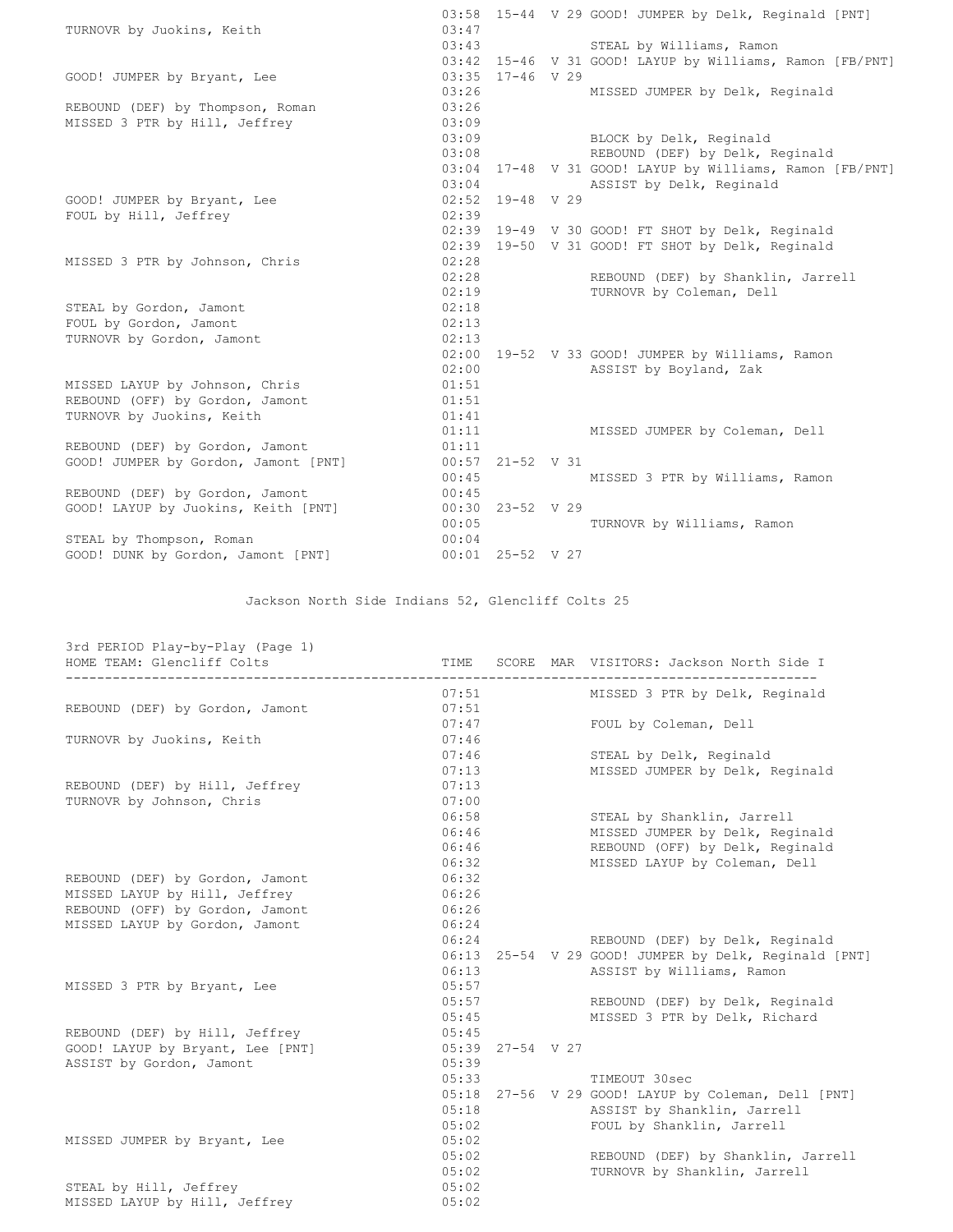05:02 BLOCK by Shanklin, Jarrell 05:02 REBOUND (DEF) by Williams, Ramon 05:02 TURNOVR by Williams, Ramon STEAL by Hill, Jeffrey 05:02 04:59 FOUL by Williams, Ramon MISSED LAYUP by Osinloye, Baptunde 04:32 04:32 BLOCK by Delk, Richard<br>04:30 REBOUND (DEF) by Delk, REBOUND (DEF) by Delk, Richard FOUL by Gordon, Jamont 04:25 04:11 MISSED 3 PTR by Delk, Reginald 04:11 REBOUND (OFF) by (TEAM) 04:10 27-59 V 32 GOOD! 3 PTR by Delk, Reginald 04:10 **ASSIST** by Boyland, Zak MISSED LAYUP by Johnson, Chris 03:54 REBOUND (OFF) by Gordon, Jamont 03:54<br>MISSED LAYUP by Gordon, Jamont 03:52 MISSED LAYUP by Gordon, Jamont<br>REBOUND (OFF) by Gordon, Jamont<br>COOD! Il.... REBOUND (OFF) by Gordon, Jamont (03:52 GOOD! LAYUP by Gordon, Jamont [PNT] 03:49 29-59 V 30 03:39 MISSED JUMPER by Delk, Richard REBOUND (DEF) by Bryant, Lee 03:39 MISSED JUMPER by Bryant, Lee  $03:30$ 03:30<br>03:30 REBOUND (DEF) by Delk, Reginald  $03:24$   $29-61$  V 32 GOOD! DUNK by Delk, Richard [FB/PNT] 03:24 ASSIST by Delk, Reginald MISSED JUMPER by Johnson, Chris 03:12<br>REBOUND (OFF) by Gordon, Jamont 03:12<br>GOOD! TIMPER by Contract 1 REBOUND (OFF) by Gordon, Jamont 03:12 GOOD! JUMPER by Gordon, Jamont [PNT] 03:09 31-61 V 30 02:54 31-63 V 32 GOOD! JUMPER by Coleman, Dell 02:54 ASSIST by Delk, Reginald MISSED JUMPER by Osinloye, Baptunde 02:34<br>02:34<br>02:31<br>02:28 02:34 BLOCK by Shanklin, Jarrell 02:31 REBOUND (DEF) by Coleman, Dell 02:28 TURNOVR by Coleman, Dell STEAL by Johnson, Chris 02:27 MISSED JUMPER by Johnson, Chris 02:26 REBOUND (OFF) by Osinloye, Baptunde 02:26<br>MISSED JUMPER by Osinloye, Baptunde 02:24 MISSED JUMPER by Osinloye, Baptunde REBOUND (OFF) by Gordon, Jamont 02:24 GOOD! JUMPER by Gordon, Jamont [PNT] 02:21 33-63 V 30 02:04 TURNOVR by Boyland, Zak STEAL by Bryant, Lee 02:03 MISSED LAYUP by Bryant, Lee 02:00 02:00 BLOCK by Delk, Richard<br>01:57 REBOUND (DEF) by Delk, REBOUND (DEF) by Delk, Reginald FOUL by Johnson, Chris 01:56 01:41 MISSED JUMPER by Coleman, Dell REBOUND (DEF) by Gordon, Jamont 01:41 01:40 FOUL by Coleman, Dell 01:40 FOUL by Coleman, Dell MISSED LAYUP by Osinloye, Baptunde 01:27<br>REBOUND (OFF) by Osinloye, Baptunde 01:27 REBOUND (OFF) by Osinloye, Baptunde 01:26<br>01:26 34-63 V 29<br>01:26 35-63 V 28  $GOOD!$  FT SHOT by Osinlove, Baptunde  $01:26$  34-63 V 29 GOOD! FT SHOT by Osinloye, Baptunde 01:26 35-63 V 28 FOUL by Osinloye, Baptunde 01:10 00:57 MISSED 3 PTR by Delk, Richard REBOUND (DEF) by Gordon, Jamont 00:57 00:52 FOUL by Delk, Richard MISSED FT SHOT by Hill, Jeffrey (00:52) REBOUND (OFF) by (DEADBALL)  $\overline{00:52}$ MISSED FT SHOT by Hill, Jeffrey 00:52 REBOUND (OFF) by Johnson, Chris 00:52 MISSED JUMPER by Johnson, Chris 00:52 00:52 REBOUND (DEF) by Coleman, Dell FOUL by Johnson, Chris 00:46 00:20 MISSED 3 PTR by Delk, Reginald REBOUND (DEF) by Hill, Jeffrey GOOD! 3 PTR by Hill, Jeffrey 00:19 38-63 V 25 00:00 MISSED 3 PTR by Delk, Richard REBOUND (DEF) by Hill, Jeffrey 00:00

Jackson North Side Indians 63, Glencliff Colts 38

| 4th PERIOD Play-by-Play (Page 1) |  |                                               |  |  |
|----------------------------------|--|-----------------------------------------------|--|--|
| HOME TEAM: Glencliff Colts       |  | TIME SCORE MAR VISITORS: Jackson North Side I |  |  |
|                                  |  |                                               |  |  |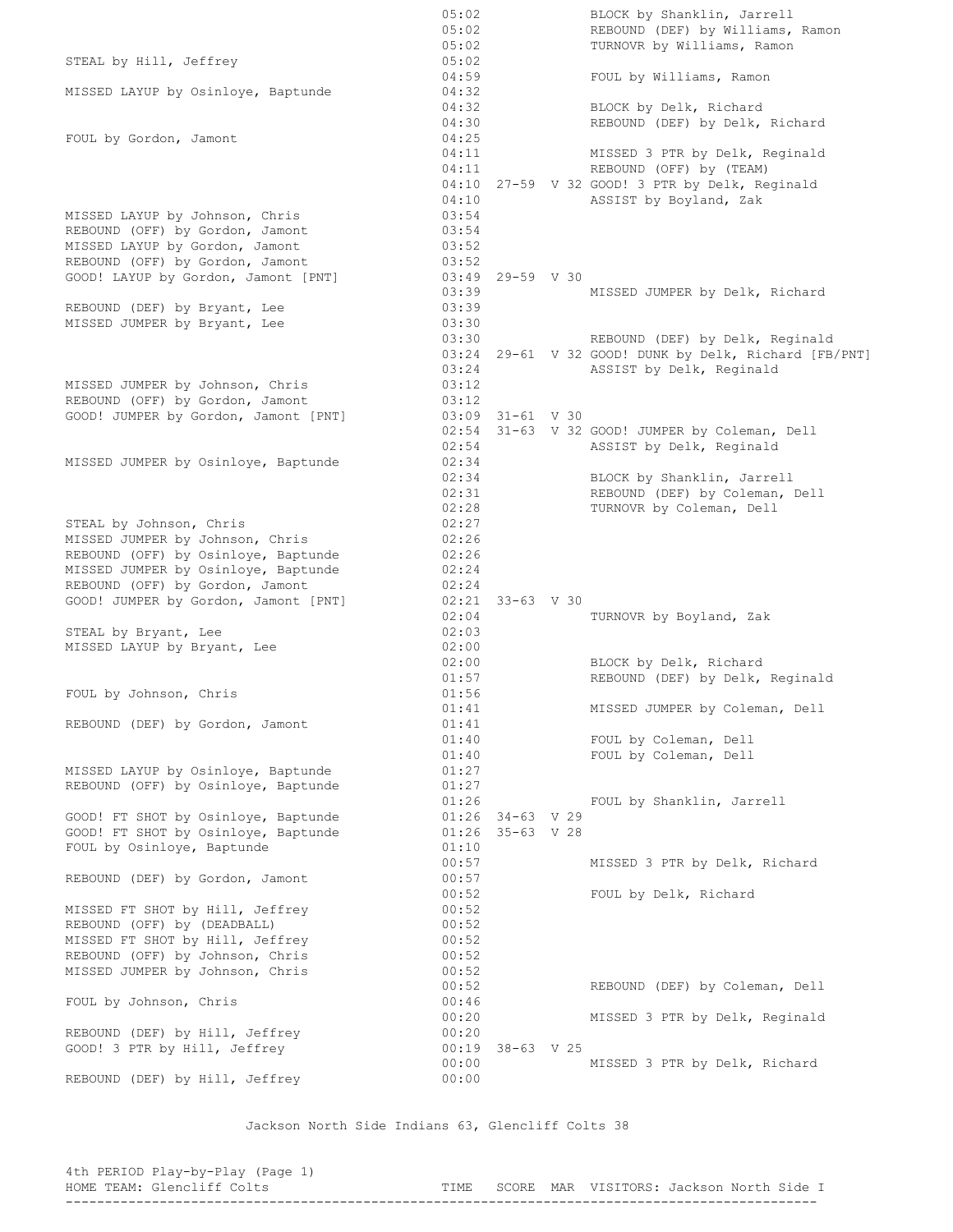GOOD! DUNK by Gordon, Jamont [PNT] 07:44 TURNOVR by Coleman, Dell STEAL by Gordon, Jamont GOOD! LAYUP by Johnson, Chris [PNT] ASSIST by Gordon, Jamont 07:44<br>07:39 TURNOVR by Delk, Reginald STEAL by Hill, Jeffrey 07:38<br>
GOOD! LAYUP by Bryant, Lee [PNT] 07:17 44-63 V 19 GOOD! LAYUP by Bryant, Lee [PNT] 06:55 MISSED LAYUP by Coleman, Dell REBOUND (DEF) by Hill, Jeffrey 06:55 MISSED 3 PTR by Hill, Jeffrey 06:48 06:48 REBOUND (DEF) by Delk, Richard 06:40 NEDOOND (DEF)<br>06:44 TIMEOUT TEAM<br>06:41 MISSED TIMPED 06:41 MISSED JUMPER by Shanklin, Jarrell BLOCK by Gordon, Jamont 06:41 06:40 REBOUND (OFF) by Delk, Richard FOUL by Bryant, Lee 06:15 06:10 MISSED 3 PTR by Williams, Ramon REBOUND (DEF) by Whitelow, Antonio 06:10 GOOD! LAYUP by Hill, Jeffrey [PNT] 06:03 46-63 V 17 REBOUND (DEF) by Whitelow, Antonio 06:10<br>
GOOD! LAYUP by Hill, Jeffrey [PNT] 06:03 46-63 V 17<br>
ASSIST by Whitelow, Antonio 06:03 06:03 REBOUND (DEF) by Bryant, Lee  $05:48$  MISSED DUNK by Coleman, Dell REBOUND (DEF) by Bryant, Lee 05:48 MISSED LAYUP by Whitelow, Antonio 05:42 05:42 BLOCK by Coleman, Dell REBOUND (OFF) by Hill, Jeffrey 05:41 TIMEOUT 30sec 05:41 TURNOVR by Bryant, Lee 05:39 05:29 TURNOVR by (TEAM) TURNOVR by Hill, Jeffrey 05:16 FOUL by Whitelow, Antonio 05:13 05:13 46-64 V 18 GOOD! FT SHOT by Williams, Ramon 05:13 MISSED FT SHOT by Williams, Ramon REBOUND (DEF) by Cannon, Anthony 05:13 05:01 FOUL by Delk, Richard GOOD! FT SHOT by Hill, Jeffrey 05:01 47-64 V 17 GOOD! FT SHOT by Hill, Jeffrey  $05:01$  48-64 V 16 FOUL by Gordon, Jamont 04:14 04:14 48-65 V 17 GOOD! FT SHOT by Coleman, Dell 04:14 48-65 V 17 GOOD! FT SHOT by Coleman, Dell<br>04:14 48-66 V 18 GOOD! FT SHOT by Coleman, Dell 04:05 FOUL by Delk, Reginald MISSED FT SHOT by Gordon, Jamont 04:05 REBOUND (OFF) by (DEADBALL) 04:05 MISSED FT SHOT by Gordon, Jamont 04:05 REBOUND (OFF) by (DEADBALL) 04:05 REBOUND (OFF) by (DEADBALL) 04:05<br>
GOOD! FT SHOT by Gordon, Jamont 04:05 49-66 V 17 04:02 TIMEOUT 30sec 03:59 MISSED LAYUP by Shanklin, Jarrell 03:59 REBOUND (OFF) by Coleman, Dell 03:57 MISSED LAYUP by Coleman, Dell REBOUND (DEF) by Gordon, Jamont 03:57 MISSED LAYUP by Bryant, Lee 03:51 03:51 REBOUND (DEF) by Delk, Richard 03:47 TURNOVR by Delk, Richard<br>03:46 STEAL by Hill, Jeffrey MISSED 3 PTR by Hill, Jeffrey 03:45 03:45 REBOUND (DEF) by Delk, Reginald 03:34 49-68 V 19 GOOD! LAYUP by Delk, Richard [PNT] 03:34 ASSIST by Delk, Reginald MISSED 3 PTR by Gordon, Jamont 03:28 03:28 REBOUND (DEF) by Delk, Reginald 03:20 MISSED LAYUP by Coleman, Dell 03:20 REBOUND (OFF) by Delk, Reginald 03:18 49-70 V 21 GOOD! LAYUP by Delk, Reginald [PNT] MISSED 3 PTR by Johnson, Chris 03:01 03:01 REBOUND (DEF) by Williams, Ramon FOUL by Gordon, Jamont 02:55 02:48 MISSED FT SHOT by Delk, Richard  $02:48$  REBOUND (OFF) by (DEADBALL) 02:48 MISSED FT SHOT by Delk, Richard 02:40 REBOUND (OFF) by Shanklin, Jarrell FOUL by Johnson, Chris (22:40)<br> $02:26$ 02:26 MISSED FT SHOT by Williams, Ramon 02:26 REBOUND (OFF) by (DEADBALL) 02:26 49-71 V 22 GOOD! FT SHOT by Williams, Ramon MISSED LAYUP by Gordon, Jamont 02:16 REBOUND (OFF) by Eason, Roy 602:16 GOOD! LAYUP by Eason, Roy  $[PNT]$  02:14 51-71 V 20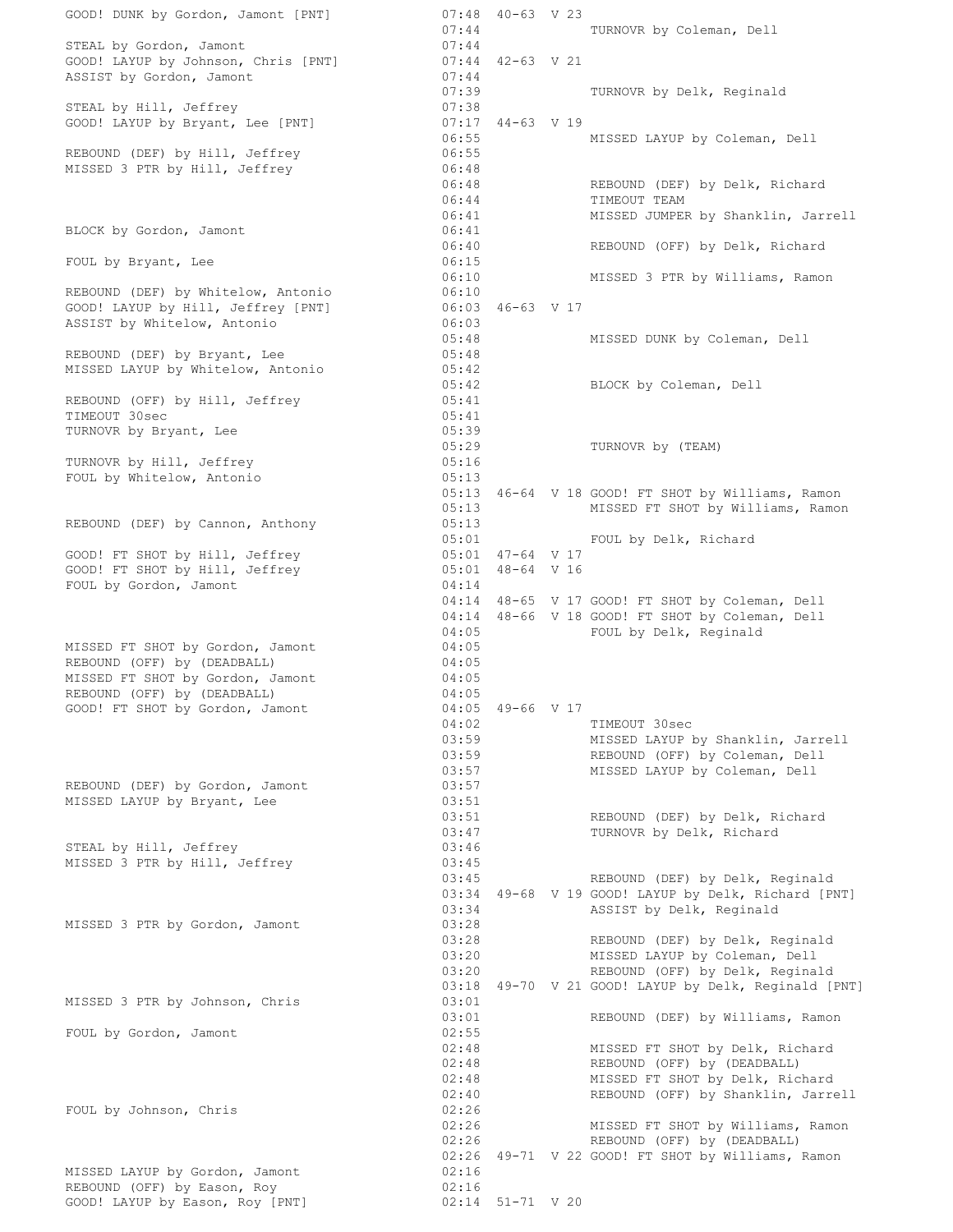| FOUL by Eason, Roy                  | 02:03 |                    |                                             |
|-------------------------------------|-------|--------------------|---------------------------------------------|
|                                     | 02:03 |                    | 51-72 V 21 GOOD! FT SHOT by Williams, Ramon |
|                                     | 02:03 |                    | 51-73 V 22 GOOD! FT SHOT by Williams, Ramon |
| MISSED 3 PTR by Gordon, Jamont      | 01:55 |                    |                                             |
| REBOUND (OFF) by Cannon, Anthony    | 01:55 |                    |                                             |
| GOOD! DUNK by Gordon, Jamont [PNT]  |       | $01:49$ 53-73 V 20 |                                             |
| ASSIST by Cloyd, Zavier             | 01:49 |                    |                                             |
|                                     | 01:34 |                    | 53-75 V 22 GOOD! JUMPER by Coleman, Dell    |
|                                     | 01:34 |                    | ASSIST by Delk, Reginald                    |
| MISSED DUNK by Gordon, Jamont       | 01:18 |                    |                                             |
|                                     | 01:18 |                    | REBOUND (DEF) by Coleman, Dell              |
| FOUL by Burnett, Marcell            | 01:05 |                    |                                             |
|                                     | 01:05 |                    | 53-76 V 23 GOOD! FT SHOT by Delk, Richard   |
|                                     | 01:05 |                    | 53-77 V 24 GOOD! FT SHOT by Delk, Richard   |
| MISSED JUMPER by Cannon, Anthony    | 00:51 |                    |                                             |
|                                     | 00:51 |                    | BLOCK by Delk, Reginald                     |
| REBOUND (OFF) by Cannon, Anthony    | 00:51 |                    |                                             |
| TURNOVR by Cannon, Anthony          | 00:49 |                    |                                             |
|                                     | 00:34 |                    | TURNOVR by Gray, Jeff                       |
| MISSED 3 PTR by Burnett, Marcell    | 00:34 |                    |                                             |
|                                     | 00:34 |                    | REBOUND (DEF) by Gray, Jeff                 |
|                                     | 00:34 |                    | MISSED LAYUP by Hurd, Quentin               |
|                                     | 00:34 |                    | REBOUND (OFF) by Blankenship, Michael       |
|                                     | 00:34 |                    | MISSED JUMPER by Blankenship, Michael       |
| REBOUND (DEF) by Gordon, Jamont     | 00:34 |                    |                                             |
| MISSED DUNK by Gordon, Jamont       | 00:06 |                    |                                             |
| REBOUND (OFF) by Gordon, Jamont     | 00:06 |                    |                                             |
| GOOD! LAYUP by Gordon, Jamont [PNT] |       | $00:03$ 55-77 V 22 |                                             |

Jackson North Side Indians 77, Glencliff Colts 55